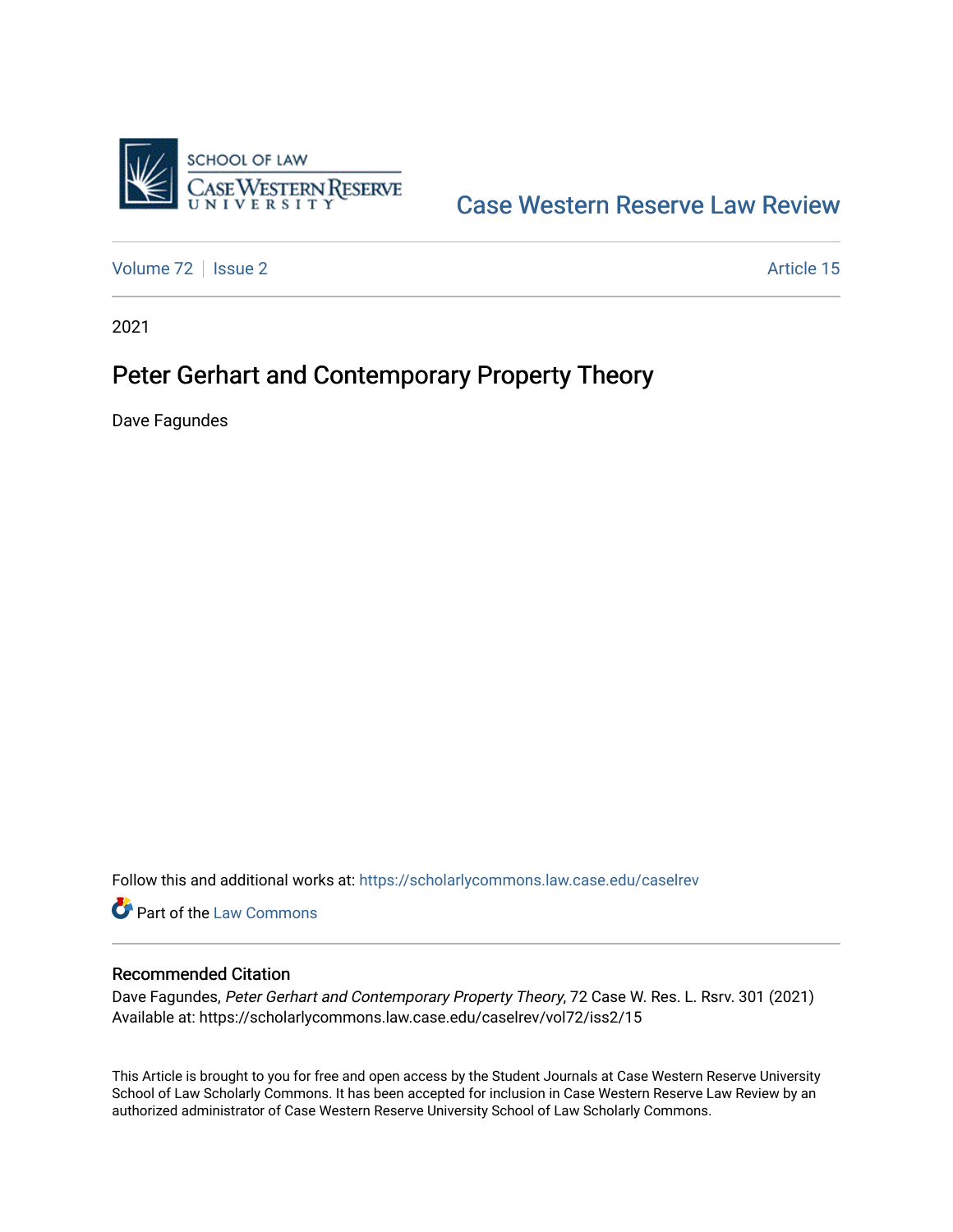# PETER GERHART AND Contemporary Property Theory

*Dave Fagundes*†

#### CONTENTS

| Ι. | AN INCREDIBLY BRIEF SKETCH OF CONTEMPORARY PROPERTY |  |
|----|-----------------------------------------------------|--|
|    |                                                     |  |
|    |                                                     |  |
| H. | PETER GERHART AND CONTEMPORARY PROPERTY THEORY  307 |  |
|    |                                                     |  |
|    |                                                     |  |
|    |                                                     |  |
|    |                                                     |  |

#### **INTRODUCTION**

Over the course of his decades as a law professor, Peter Gerhart produced a stellar body of work that upended academic trends in a number of ways. In an age when academics burrow into ever-smaller niche areas they claim as specialized fiefdoms, Peter's writing spanned fields as disparate as torts, contracts, and property. While most scholarship emphasizes depth over breadth, Peter went broad, engaging some of the most important and fundamental questions about the law.

These features characterize all of Peter's work but are best reflected in his recent trilogy of monographs that constructs a unified theory of several different areas of law: *Tort Law and Social Morality* (2010), *Property Law and Social Morality* (2014), and *Contract Law and Social Morality* (2021). Toward the end of his career, when many other professors would be enjoying retirement, Peter raised his game and produced perhaps his most memorable work. These three volumes reach across—and call into question the coherence of—major fields of law. They introduce novel ways of thinking about the relationship between the blackletter law of these fields and social mores. And they propound a humane vision of the law that provides an aspirational guidepost for scholars and judges to use in thinking about the development of each of these fields.

<sup>†</sup> Baker Botts LLP Professor and Assistant Dean for Faculty Development, University of Houston Law Center.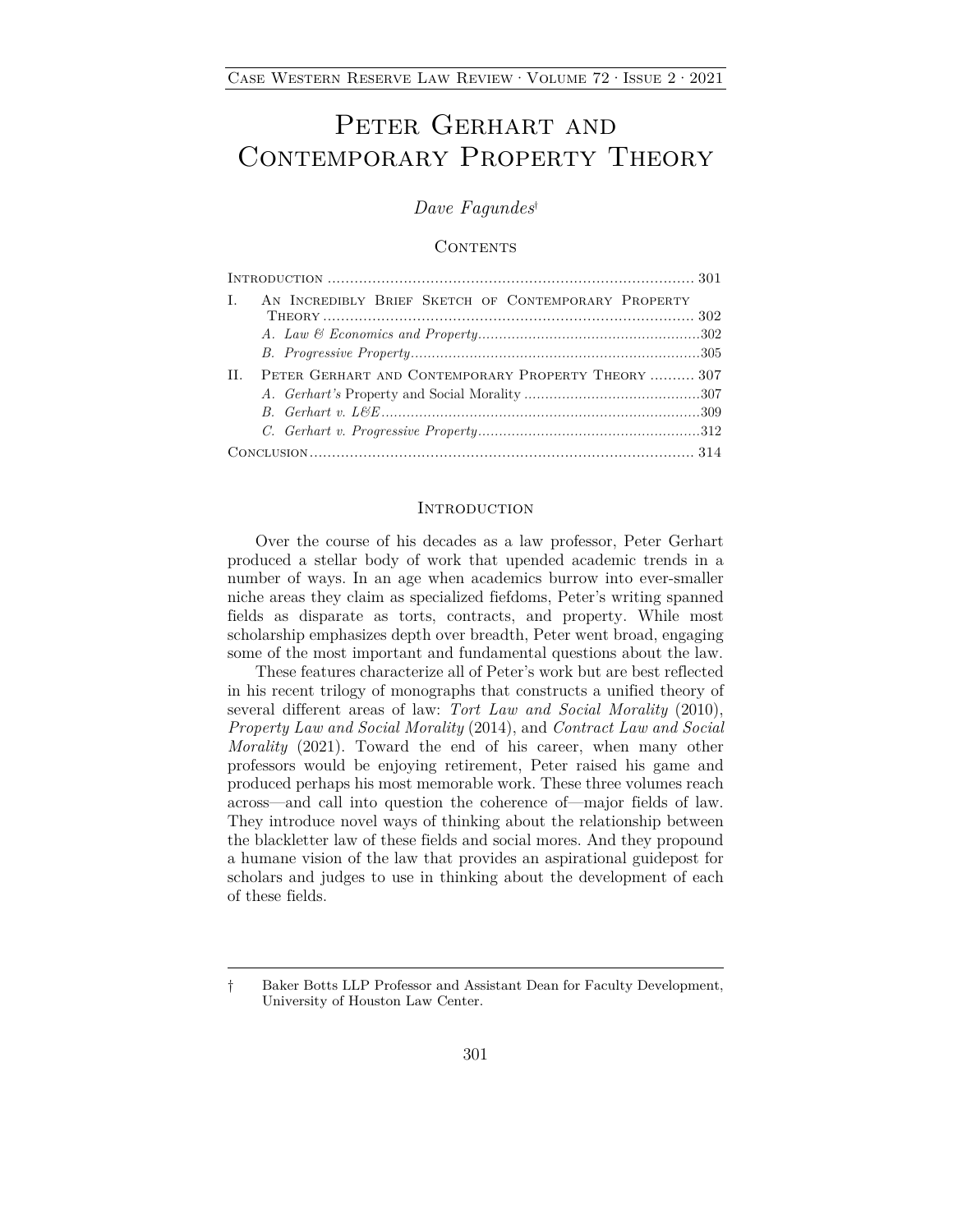In this short essay honoring Peter's legacy to the legal academy, I seek to make a modest contribution with respect to one of these books.<sup>1</sup> Much warranted praise has been heaped on *Property Law and Social Morality*, including by me.<sup>2</sup> Here, I make a different move, instead showing how Peter's insights in this volume link into debates in property law more generally, and in particular the tension between scholarship in the tradition of neoclassical economics and its progressive counterpart. Peter's work has more in common with the latter than the former, though it bears a number of distinctive features that promise to enhance the progressive vision of ownership advanced by writers in this school of thought. That Peter's work on property falls cleanly into neither dominant school of thought epitomizes his independence and creativity as a scholar.

This Essay proceeds in three parts. First, I quickly summarize the dyad that characterizes most contemporary property scholarship, one side inflected by law and economics, the other by what has become known as progressive property. Second, I examine how Peter's views expressed in *Property Law and Social Morality* fit into this dyad and show, in particular, how those views contrast with and complement each of them. Finally, I conclude on a personal note, reflecting on my fondness and admiration for Peter as a colleague, mentor, and friend.

### I. An Incredibly Brief Sketch of Contemporary PROPERTY THEORY

Volumes have been written on the varieties of contemporary property theory.3 In Part I, I offer a satellite-level overview of two main strains of such theory, which I'll refer to as law and economics ("L&E") and progressive property. This in turn will enable me to situate Peter's work in the context of these theories in Part II.

#### *A. Law & Economics and Property*

The later-20th century saw the core principles of neoclassical economics pervade legal scholarship to such a degree that the principles of L&E have become a default way for many scholars (and judges and

<sup>1.</sup> Namely, Peter M. Gerhart, Property Law and Social Morality (2014).

<sup>2.</sup> *See generally* Symposium, *A Review: Peter Gerhart's* Property Law and Social Morality, 2 Tex. A&M J. Prop. L. 187 (2015); Dave Fagundes, *Property, Morality, and Moral Psychology: Comments on Gerhart's* Property Law and Social Morality, 2 TEX. A&M J. PROP. L. 229 (2015).

<sup>3.</sup> *See generally, e.g.*, GREGORY S. ALEXANDER & EDUARDO M. PEÑALVER, AN INTRODUCTION TO PROPERTY THEORY (2012).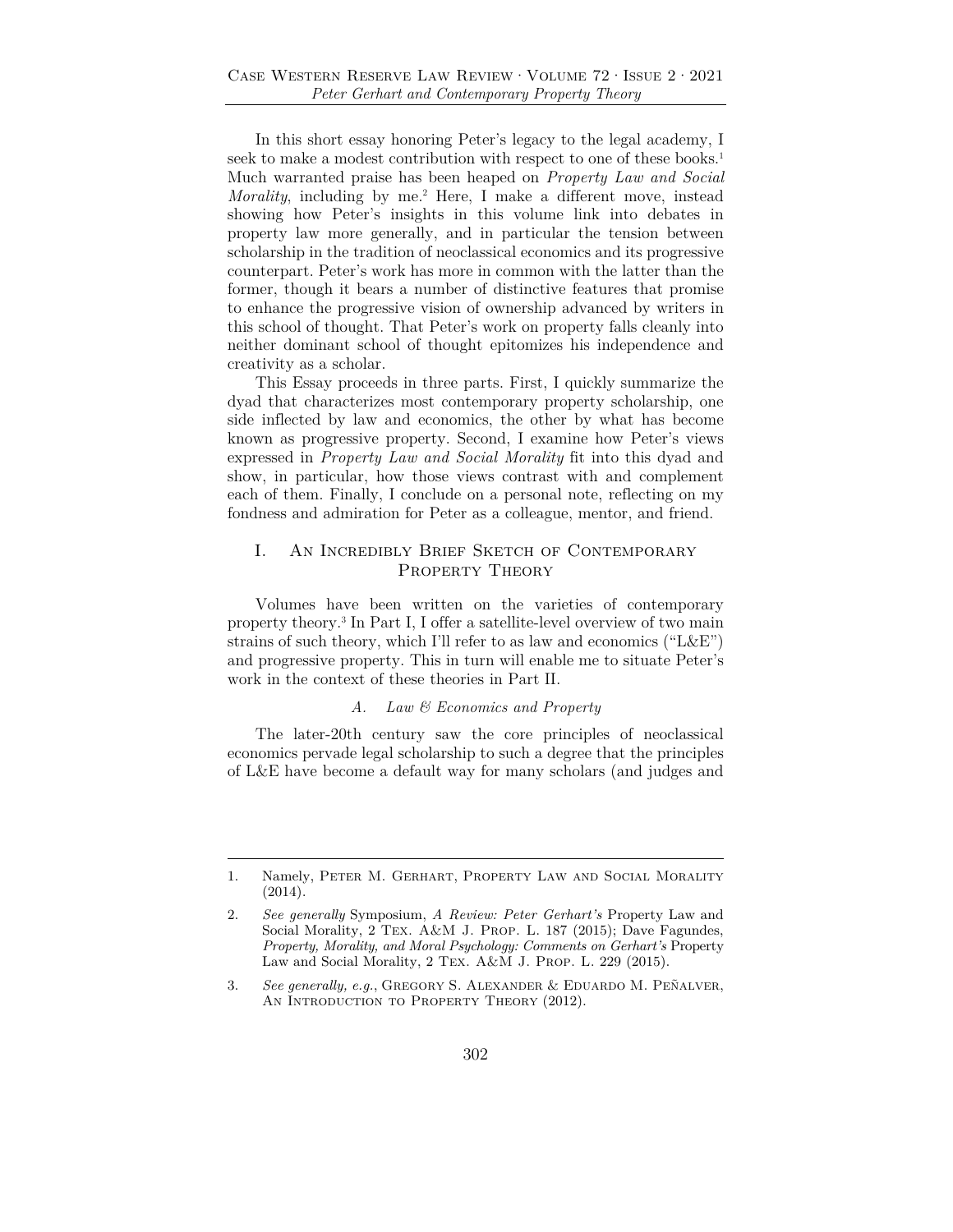lawyers) to think about the law and the world.4 L&E is a welfarist theory in that it holds that decisions should be made not by reference to rights, but to outcomes.<sup>5</sup> It is conversant with Bentham's utilitarianism in that it seeks to maximize net social welfare. When considering various decisions, Bentham or an adherent of L&E would agree that the best decision is the one that creates the best on-balance outcome, as measured by some uniform criterion such as "utility."6

In terms of property, L&E frames the core challenge as seeking to maximize the social welfare generated by land and chattels—i.e., to manage those resources in the most efficient way possible.<sup>7</sup> This challenge is best framed by considering Hardin's familiar "tragedy of the commons."8 Imagine land that is open for all to use. Assume—as L&E does—that those who seek to use it want to extract the most possible value from it, regardless of the interests of others. Assume further that any one individual's use will exclude another's (i.e., that uses of the resource are "rivalrous"). So framed, the outcome is obvious: people will compete chaotically with one another to use as much of the resource as they can, as quickly as they can, until there's nothing left. The inefficiencies of such a scenario are also obvious: people will extract excessively, the chaos created will be damaging, and the resource will be quickly depleted.

While one could imagine state management as a solution to the tragedy of the commons, L&E proponents spurn such an approach. Government, in their view, is invariably an imperfect predictor of the

<sup>4.</sup> People have been observing the influence of L&E for decades. *See generally, e.g.*, Jonathan R. Macey, *The Pervasive Influence of Economic Analysis on Legal Decisionmaking*, 17 Harv. J.L. & Pub. Pol'y 107 (1994).

<sup>5.</sup> Nicholas L. Georgakopoulos, Principles and Methods of Law and Economics: Basic Tools for Normative Reasoning 33 (2005).

<sup>6.</sup> Jonathan Klick & Francesco Parisi, *Wealth, Utility, and the Human Dimension*, 1 N.Y.U. J.L. & Liberty 590, 596–97 (2005) (discussing Jeremy Bentham, An Introduction to the Principles of Morals and Legislation (1789)). There's some disagreement as to the appropriate criterion for measuring utility. Bentham himself preferred a view that would embrace an outcome that made most people better off, even if some were made worse off. We now call this the Kaldor-Hicks criterion. *Id.* at 597 (first discussing Bentham, *supra*; then discussing Nicholas Kaldor, *Welfare Propositions of Economics and Interpersonal Comparisons of Utility*, 49 Econ. J. 549, 549–52 (1939); and then discussing J.R. Hicks, *The Foundations of Welfare Economics*, 49 Econ. J. 696 (1939)). A competing, more stringent approach requires that a decision make some people better off, while making none worse-off. This is the Pareto criterion. *Id.* at 596.

<sup>7.</sup> Daniel H. Cole, *The Law & Economics Approach to Property*, 3 Prop. L. Rev. 212 (2014), *reprinted in* Researching Property Law 106, 107– 08 (Susan Bright & Sarah Blandy eds., 2016).

<sup>8.</sup> *See generally* Garrett Hardin, *The Tragedy of the Commons*, 162 Science 1243 (1968).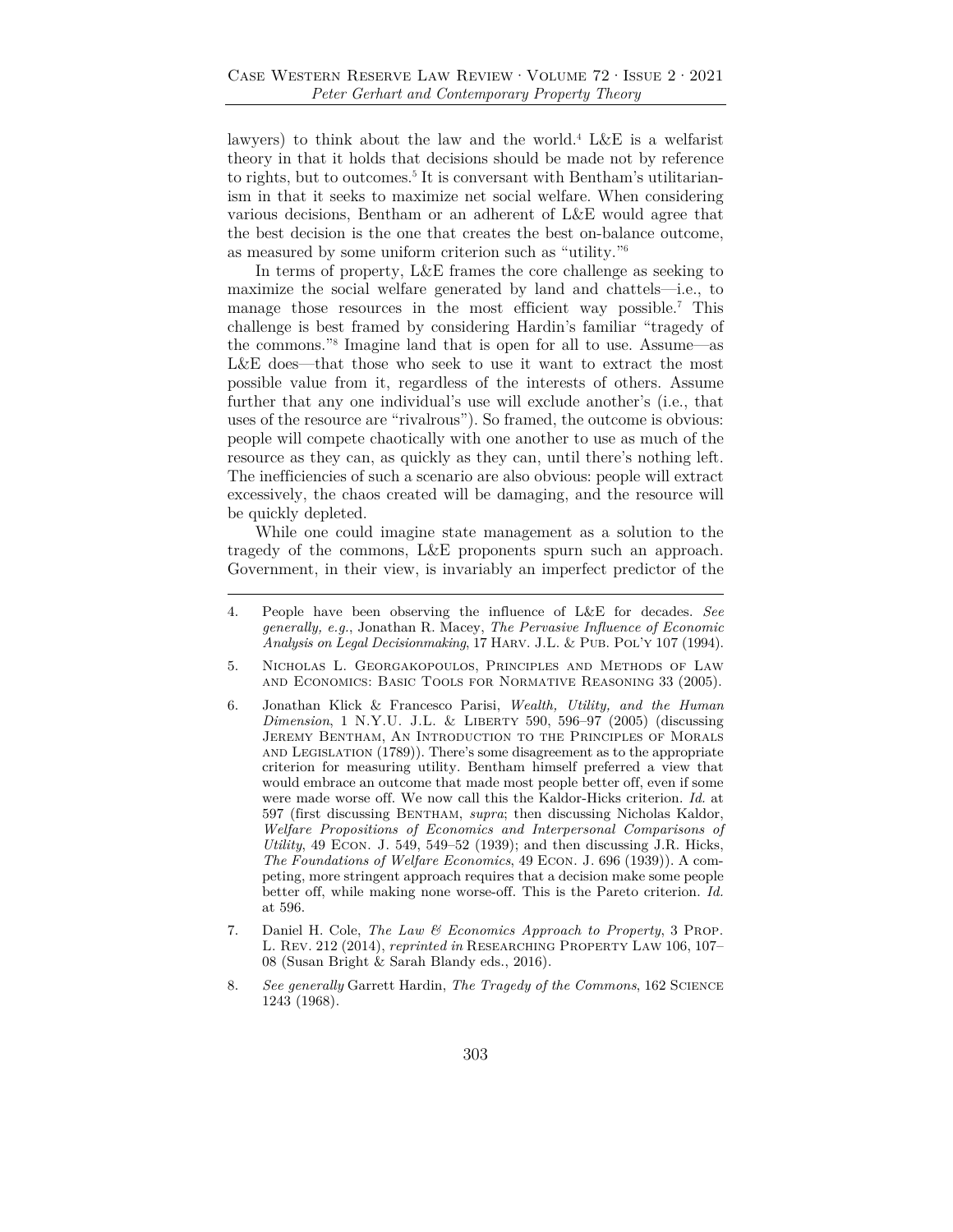optimal allocation of resources.9 Far better is to rely on people themselves to allocate property efficiently. After all, private individuals themselves know their own desires better than any agent or proxy, so their decisions will operate as revealed preferences for the best way to organize resources. And a system of private property that grants owners the rights to use, exclude, and transfer enables individuals to reflect these preferences with the state in the background as an enforcer rather than in the foreground as an allocator.10 If Alice has a pasture and others want to graze their sheep there, Alice can leverage her right to exclude to keep them out, thereby forestalling overexploitation concerns. If Alice then wants to build a house on her pasture, she's free to realize that desire thanks to the right to use. And if it turns out that Alice values her land less than Bo, Bo will be willing to pay an amount Alice finds attractive to acquire the farm himself, allowing Alice to internalize the value of the work she did to improve her land.<sup>11</sup>

This turbo-sketch leaves much out but does frame three major commitments of L&E for property.

First, this framework centers the concerns, decisions, and interests of individual owners, as opposed to non-owners or the community in general. And L&E imagines these owners to be rational actors who have concern only for their own interests and perfect information about the implications of their decisions with respect to their resources.<sup>12</sup>

Second, L&E is a monist theory. It seeks to evaluate the costs and benefits of all property-related decisions along a single metric. Because it's difficult to find one metric that can capture all the costs and benefits of a given decision, L&E typically defaults to using wealth as a proxy for welfare, hence welfare-maximization often bleeds into wealthmaximization as the lodestar criterion.<sup>13</sup>

Third, L&E tends to favor strong owners' rights. This is not because of a stated normative precommitment in favor of owners, but rather an implication of the belief that private parties are better at achieving

- 12. *See* Cole, *supra* note 7, at 10.
- 13. THOMAS J. MICELI, ECONOMICS OF THE LAW: TORTS, CONTRACTS, PROPERTY, LITIGATION 4 (1997).

<sup>9.</sup> Michael J. Trebilcock, *An Introduction to Law and Economics*, 23 Monash U. L. Rev. 123, 132–33 (1997).

<sup>10.</sup> R.H. Coase, *The Federal Communications Commission*, 2 J.L. & Econ. 1, 14 (1959).

<sup>11.</sup> The idea that private actors will optimally allocate resources through transactions is typically attributed to Nobelist Ronald Coase as the "Coase theorem," but this is only half right. Coase argued that such optimal reallocation of resources would happen only absent transaction costs, and the ever presence of those costs suggested that such reallocation was unlikely to happen in every instance. *See* Robert C. Ellickson, *The Case for Coase and Against "Coaseanism*,*"* 99 Yale L.J. 611, 612–13 (1989).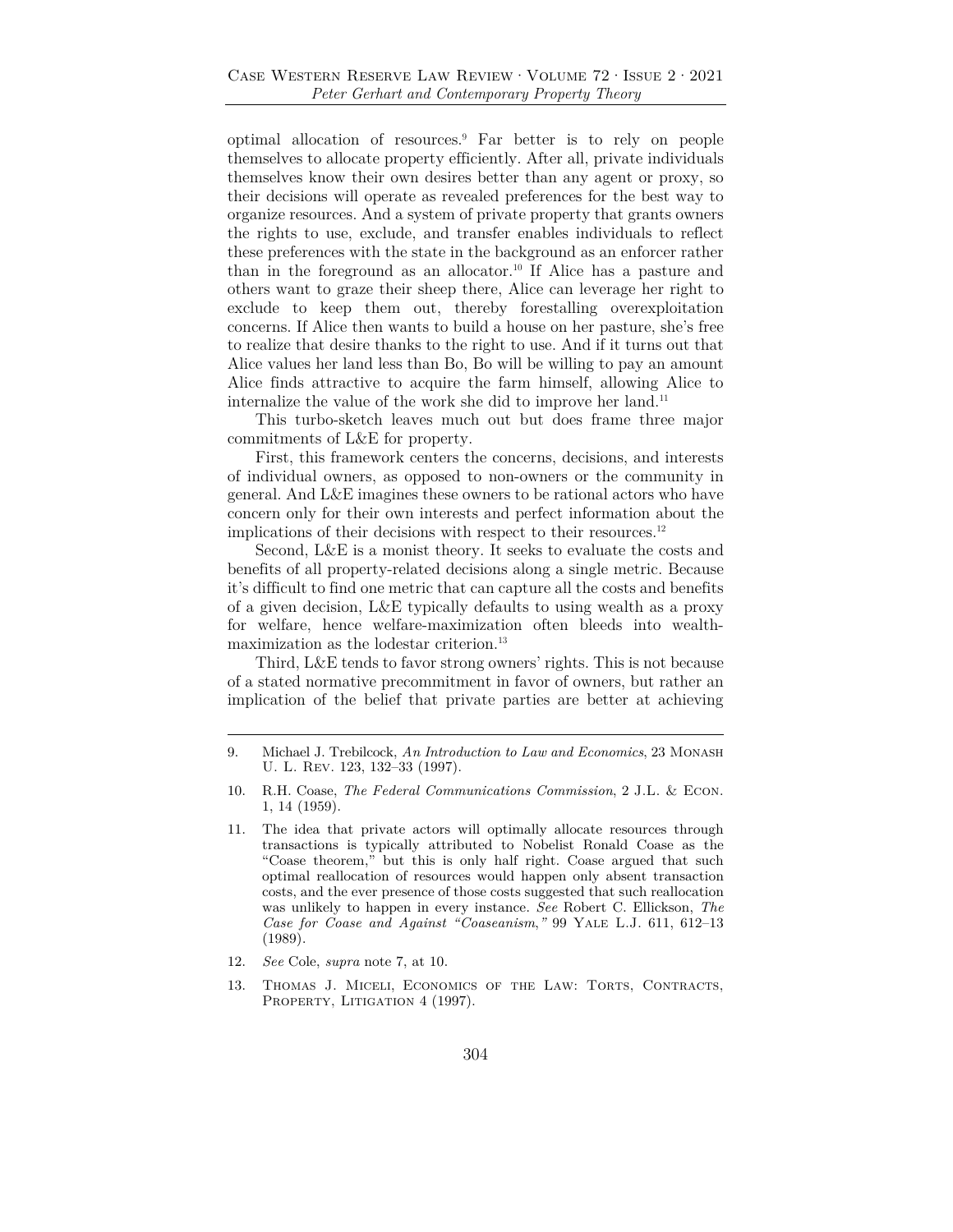allocative efficiency than the state. When owners' rights are at their zenith, the theory goes, then owners can best exercise the kind of decision-making that reveals their preferences, rather than having the state override their judgment with public-oriented exceptions.<sup>14</sup>

#### *B. Progressive Property*

L&E's growing influence as a conceptual framework during the later 1900s did not go unchallenged. Many scholars simply wrote in a different vein, propounding ways to think about property that did not embrace the tenets of neoclassical economics.15 By the early 2000s, though, several of these writers began to assemble their efforts into a project rooted in the shared features of their work. This counterweight to L&E arose largely as a response to the pervasiveness of economic approaches to property and cast itself as "progressive property."16 As with any academic movement, it belies quick summary, but I summarize a non-exclusive list of three of its core commitments below, each of which I array against its L&E counterpart.

First, while the protagonist of the L&E story is the rational-actor property owner, progressive property takes a wider lens. It acknowledges, as any perspective on property must, the importance of owners, but attends also to property's roles in creating community as well as wealth.<sup>17</sup> While L&E tends to regard property as socially valuable because it confers on owners the prerogative to "exit" (i.e., subtract themselves from public life and the influence of states), progressives emphasize the capacity of property to facilitate "entrance" (i.e., property's capacity to shape community life and bring people together in shared spaces).18 Progressive property also casts much shade on the rational actor that occupies the central role in the L&E discourse. Progressives point out that evidence suggests that neither property owners nor anyone else actually have perfect information or

18. *Compare id.* at 744, *with* Trebilcock, *supra* note 9, at 132–33.

<sup>14.</sup> *See* Nicholas Mercuro & Steven G. Medema, Economics and the Law: From Posner to Post-Modernism and Beyond 108 (2nd ed. 2006) (noting that "once [property] rights are defined and assigned, the parties are then free to trade the rights, and will do so if it is in their selfinterest"); *cf.* Thomas W. Merrill & Henry E. Smith, *Optimal Standardization in the Law of Property: The Numerus Clausus Principle*, 110 Yale L.J. 1, 60–61 (2000) (challenging the typical L&E view that common-law courts create more efficient property rules than legislatures).

<sup>15.</sup> *E.g.*, Margaret Jane Radin, *Market-Inalienability*, 100 Harv. L. Rev. 1849, 1851 (1987).

<sup>16.</sup> *See generally* Gregory S. Alexander, Eduardo M. Peñalver, Joseph William Singer & Laura S. Underkuffler, *A Statement of Progressive Property*, 94 Cornell L. Rev. 743 (2009).

<sup>17.</sup> *Id.* at 743–44.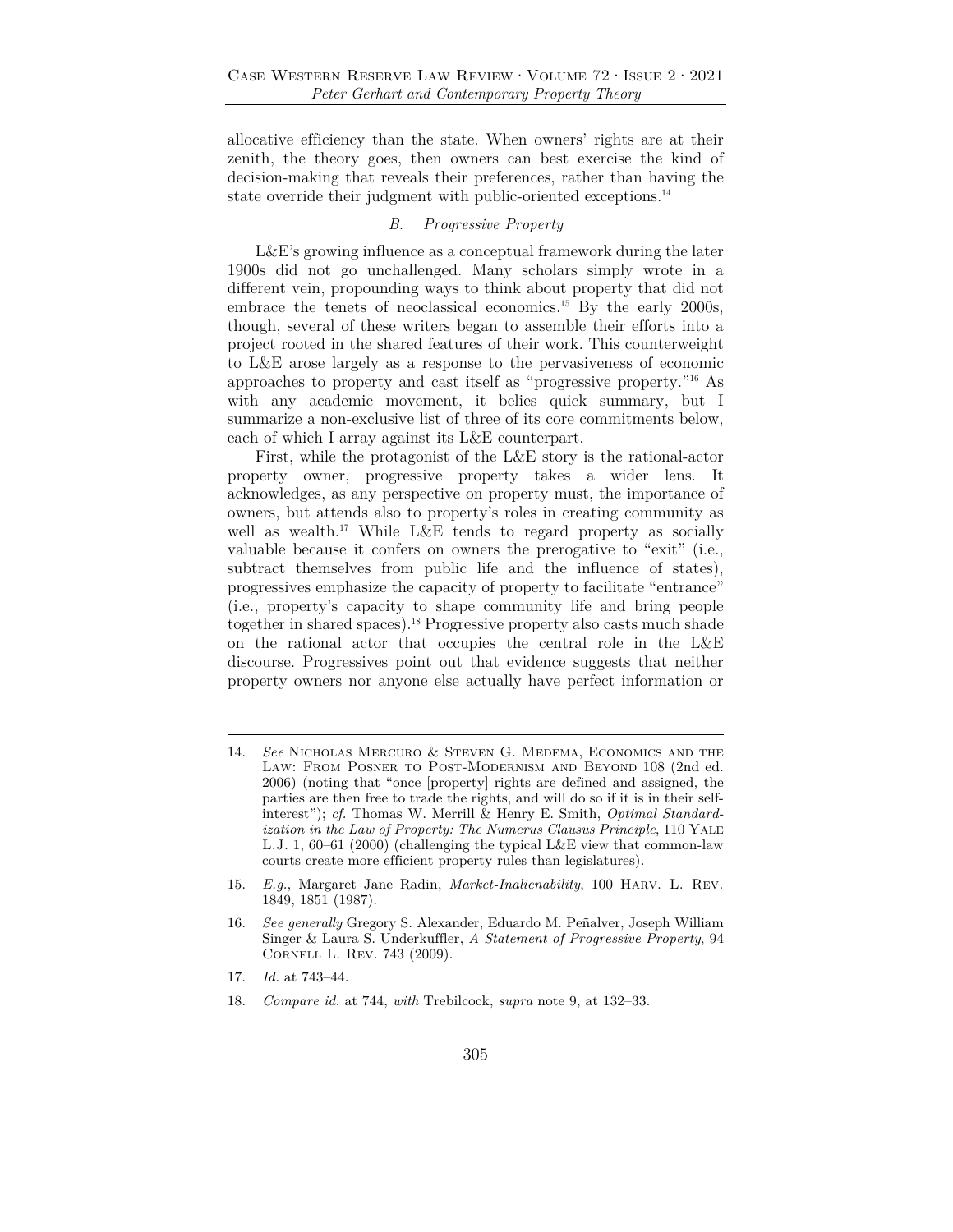engage in optimal decision-making and suggest that this in turn diminishes the import of L&E both descriptively and normatively.19

Second, progressives reject L&E's attempt to reduce all propertyrelated costs and benefits to a single metric. In part, this is because they think the typical metric L&E uses—wealth as a proxy for welfare—fails to capture the variety of implications at play in property decisions and transactions.20 Even more, progressives are skeptical of the idea of monism because they regard the values implicated by property, which include wealth generation but also safety, civic identity, environmental stewardship, and a sense of home, to be incommensurable.21 Progressives are thus committed value pluralists, rejecting the single-value criterion on which L&E relies as a counterproductive distortion, and calling instead for conversations about property that explicitly acknowledge and negotiate plural and incommensurable values.<sup>22</sup>

Third, while L&E trends in favor of greater owners' rights, progressive property prefers more public-facing limitation on those rights. Consonant with its consideration for the implications of property law for community, not just owner, interests, progressive property places relatively higher value on securing the well-being of that community, even if it comes at the expense of limited property entitlements.23 Related, progressives emphasize that owners have not only negative rights to promote their own wealth creation, but also affirmative obligations to promote the flourishing of non-owners.24 Progressives are thus skeptical of the unfettered private property rights that L&E celebrates for these reasons, but also because total ownership confers on only some people power over the resources that we all need to live a full life.

- 21. Alexander et al., *supra* note 16, at 743–44.
- 22. *Id.* at 744.
- 23. Bray, *supra* note 20, at 1120–21.
- 24. *Id.* at 1156.

<sup>19.</sup> *See, e.g.*, Robert C. Ellickson, *Bringing Culture and Human Frailty: A Critique of Classical Law and Economics*, 65 Chi.-Kent L. Rev. 23, 35– 43 (1989) (cataloging empirical evidence tending to cast doubt on rational actors' existence); Eduardo M. Peñalver, *Land Virtues*, 94 Cornell L. Rev. 823–24, 823 n.5 (2009) (discussing and collecting L&E's critiques).

<sup>20.</sup> *See* Zachary Bray, *The New Progressive Property and the Low-Income Housing Conflict*, 2012 BYU L. Rev. 1109, 1124–25 (2012) (first citing Peñalver, *supra* note 19, at 823-24 (2009); and then citing ERIC T. Freyfogle, The Land We Share: Private Property and the Common Good 187 (2003)).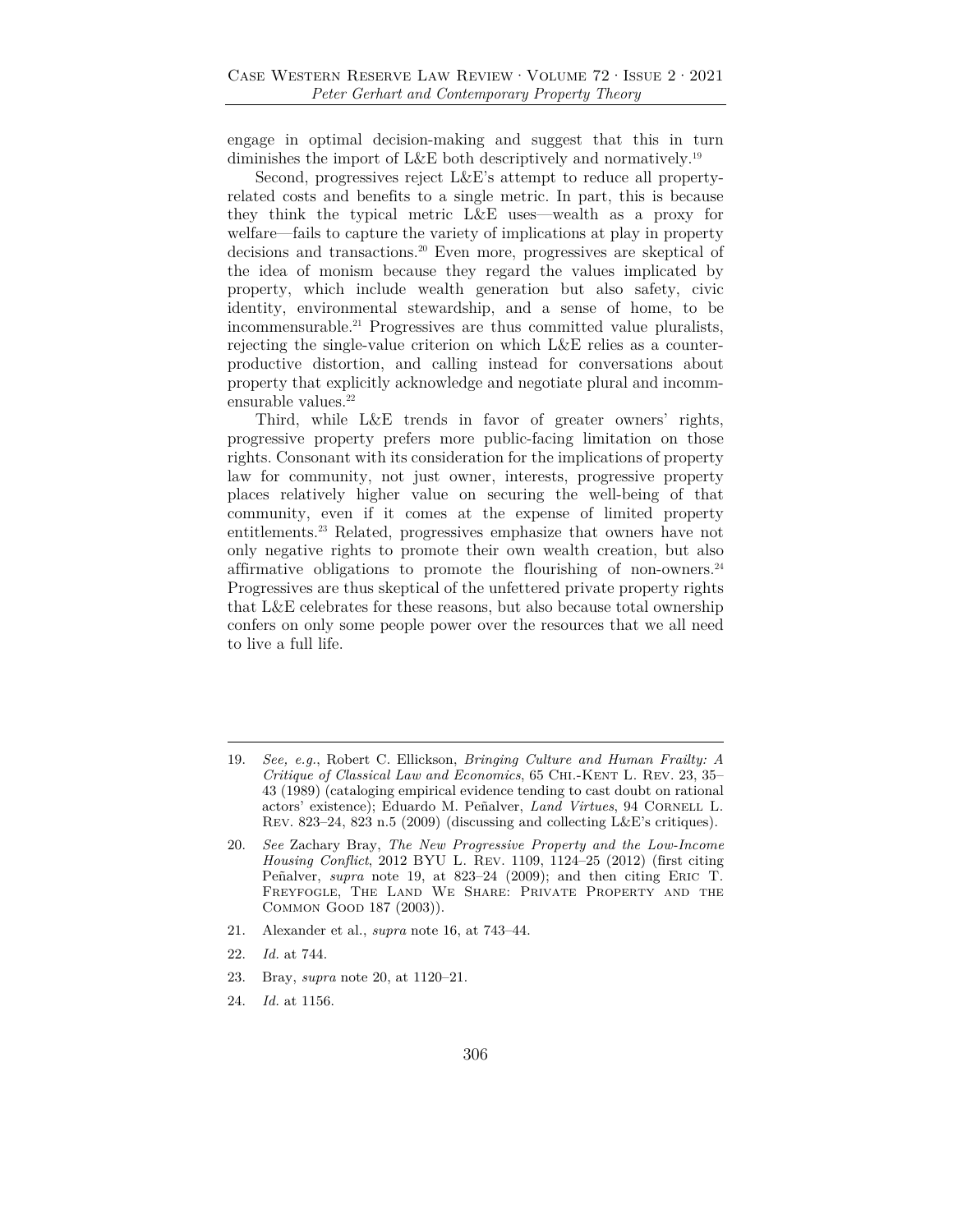## II. Peter Gerhart and Contemporary Property **THEORY**

Peter Gerhart was an admirably independent scholar. Instead of seeking a narrow niche into which his work could fit, he sought instead to craft his own model of a just and humane common law, including property law. For this reason, Peter's *Property and Social Morality* does not spend much time situating his work in the context of other academics; instead, he jumps right in to propound his own vision. In this Part, I explore that vision. I first summarize Peter's approach to property expressed in his monograph on the topic. I then examine how his perspective matches up with the dominant trends of L&E and progressive-property scholarship.

#### *A. Gerhart's* Property and Social Morality

Peter's project with respect to property, as with torts and contracts, sought to make sense of the domain of property without adopting a particular methodological approach.25 He sought to "reorient the field to understand it as one about how individuals ought to treat one another if they are to form an authentic community."26 His core thesis was that property rights arise when and only when an individual has no responsibilities to be concerned with the well-being of others; when an individual has such responsibilities, that is where limits to property rights are located.27 Peter was thus primarily concerned with investing this notion of social responsibility with content. He framed this content in terms of "inputs" into decision-making processes.<sup>28</sup> In his view, then, property law was not a mere act of balancing the interests of owners and non-owners. It was much more, a reflection of the shared values a society holds dear. By assigning to (or denying) an owner the right to extract value from their resources, society expresses and makes real its values about how individuals should treat each other.<sup>29</sup>

Peter elaborated his theory through four tensions that arise in property law, showing how his view mediated these familiar dilemmas in distinctive ways. First, is there an essential content to property or is it merely an aggregation of different prerogatives granted by the state?30 Here, Peter argued that the answer lies somewhere in between. The

- 27. *See id.* at 5.
- 28. *See id.* at 7–8.
- 29. *See id.* at 9 ("We can understand property by the values that serve as inputs into determining the relationship between individuals.").
- 30. *Compare, e.g.*, 2 William Blackstone, Commentaries \*2, *with* Denise R. Johnson, *Reflections on the Bundle of Rights*, 32 VT. L. Rev. 247, 252–53 (2007).

<sup>25.</sup> Gerhart, *supra* note 1, at 4.

<sup>26.</sup> *Id.* at ix.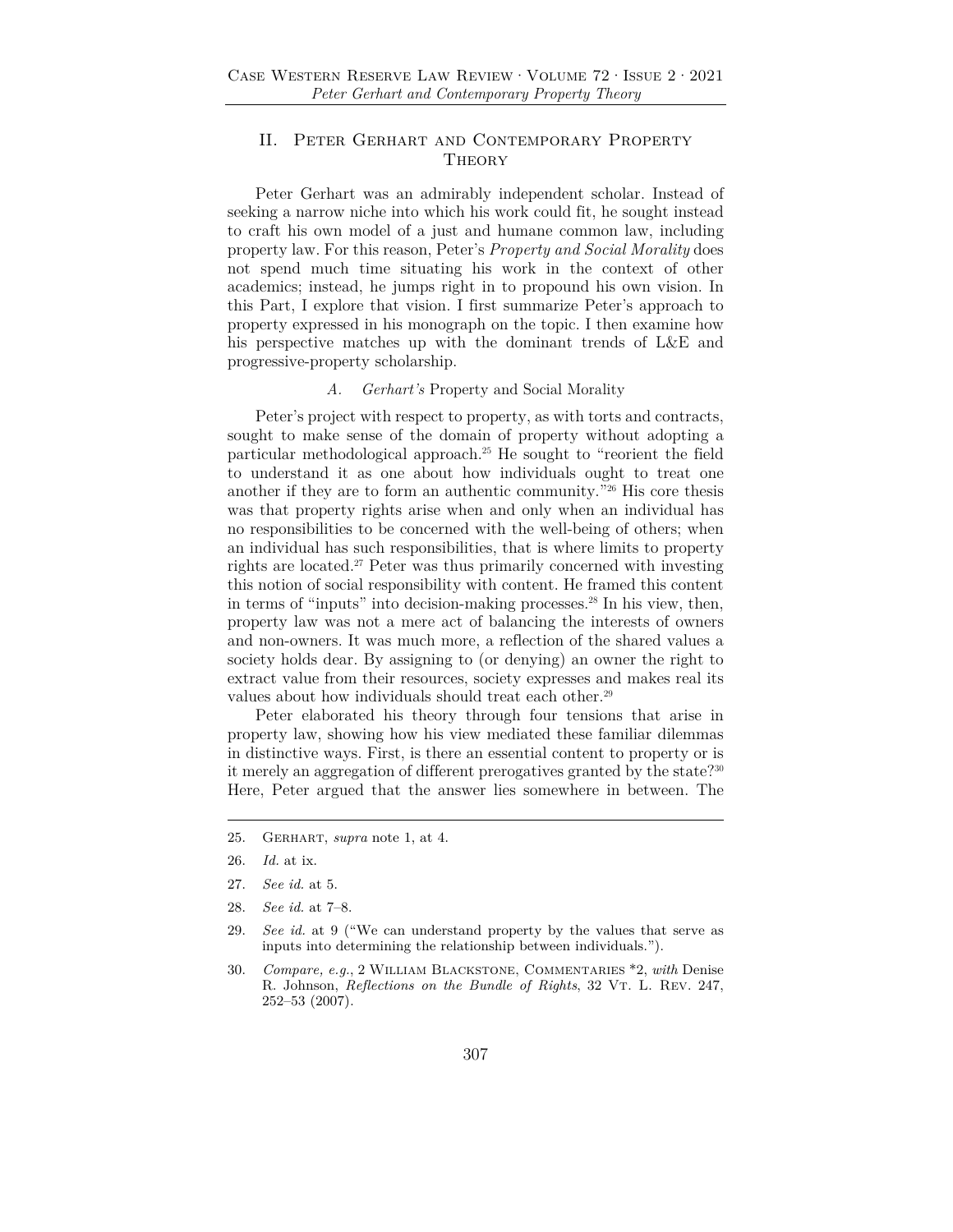content of property rights is not random or subject to legislative whim but can and should morph over time as social values change.<sup>31</sup> Second, does property come from an individual's claim of right or society's assent to their ownership? Here, Peter's theory rejects the dichotomy, proposing instead that the scope of an owner's claim of right is subject to that claim meeting "socially valued norms of behavior."32 Third, is there any "public interest" separate from the aggregation of individual interests? Here, too, Peter's theory disputes the premise of the question, arguing that how owners behave towards non-owners to whom they have an obligation is valid only to the extent that it reflects the values with which society has invested property law.<sup>33</sup> Any notion of "public interest" would be subsumed in Peter's model by the moral force of property law itself. Finally, do we understand property in terms of what people value or in terms of the social values that property uses to coordinate resource use? Here, Peter's theory regards property as a site where moral values are expressed but insists that the expression of those values is effectuated through the decisions of individual owners.<sup>34</sup>

Having parsed out the content of Peter's theory of property, the question remains how to operationalize these abstract ideas? Here, Peter posits a central role for law and institutions. "[L]aw," he explains, "mediates between the diverse interests of a heterogeneous community by determining which decisions of individuals have been made in accordance with values that the community endorses."35 The process of imbuing property with social values begins with owners. A unique feature of Peter's theory of property is his notion of the owner as a "constrained decision maker."36 This model confers on owners the authority to act with respect to their property, but not without limit.37 Those limits are found in values expressed by some community

- 31. *See* Gerhart, *supra* note 1, at 14.
- 32. *Id.* at 14–15 ("[R]ights of ownership are validated by the community giving rights their moral force—while social recognition provides an implicit constraint on the owner's scope of decisions.").
- 33. *Id.* ("An owner has authority to make a wide variety of decisions about a resource, but only if her behavior reflects decisions that take into account, in an appropriate way, the interest and well-being of individuals toward whom the owner has an obligation.").
- 34. *Id.* at 16 ("[E]ach decision maker must act in a way that appropriately assigns the burdens and benefits of decisions about resource use (the economic view), taking into account the values the community has developed to determine how to assign burdens and benefits (the philosophical view).").
- 35. *Id.* at 19.
- 36. Gerhart, *supra* note 1, at 46.
- 37. *See id.* at 47 (noting that, "[f]rom the time humans began collecting in communities," society has put "constraints" on individual owners).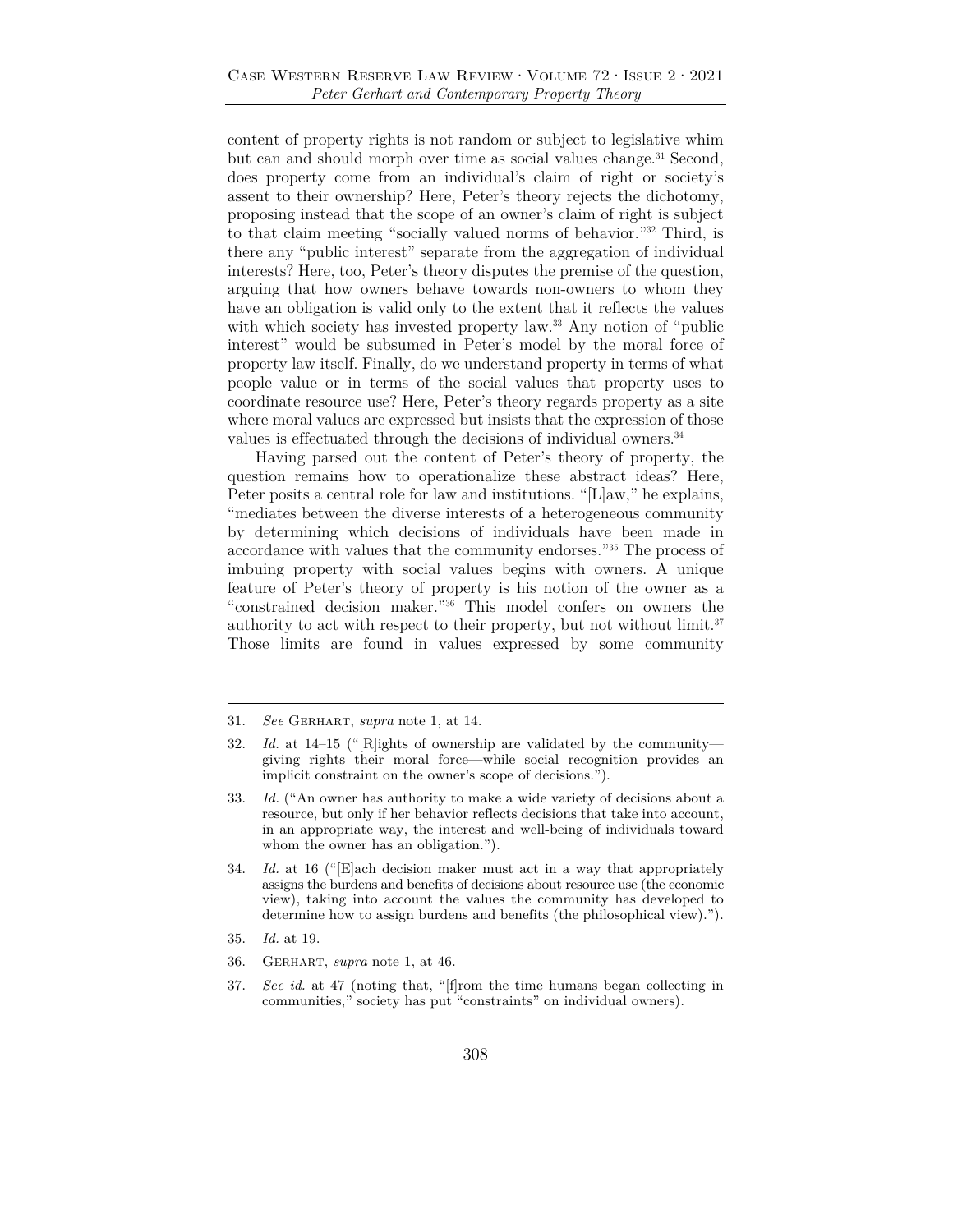consensus. Social morality thus determines the content of and the constraints on an owner's property rights.38

Familiar institutions then enter the picture as the bodies that police the legitimacy of owners' decisions. Peter invokes a principal/agent model to link owners with community mores.<sup>39</sup> Courts and legislators act as agents of the community in assuring that owners act in a sufficiently other-regarding manner. Courts can invalidate owner conduct by limiting the scope of property rights and substituting a better decisionmaker. For example, Peter reads *Hinman v. Pacific Air Transport*40 as holding that owners were not good governors of the airspace high over their houses, and that the state could do a better job via agency coordination.41 Legislatures, too, can determine the content of the constraints on owners' rights. Peter uses takings as an example, as lawmakers invoke the power of eminent domain to shift decisionmaking authority over a resource from a private owner to the public.<sup>42</sup>

And what happens if institutions begin to drift from social consensus? Here, Peter makes the interesting suggestion that "threats of violence and social pressure" will remind the sovereign when their law needs to change to accommodate developing community norms.<sup>43</sup> By means of this organic process where institutions are necessarily responsive to social change, the shape and content of property rights will remain constantly in "flux."<sup>44</sup>

#### *B. Gerhart v. L&E*

At first glance, Peter's vision of property seems profoundly different than those imbued with the influence of neoclassical economics. These views are, probably in most respects, distinct. Peter's view is neither monist nor (necessarily) welfarist. On the contrary, he accepts the inevitability of multiple values determining the content of property law through individual decisions as governed by institutions.45 And while Peter disclaims any particular methodological inclination, he asserts as

- 40. 84 F.2d 755 (9th Cir. 1936).
- 41. Gerhart, *supra* note 1, at 51.
- 42. *Id.* at 257.
- 43. *Id.* at 48. Peter recognizes the costs of making violence against institutions a part of his theory, and tempers this assertion later by suggesting that institutions should be open to incorporating social norms as they change "in order to limit self-help and violence as means of changing shared belief systems." *Id.* at 96.
- 44. *Id.* at 49.
- 45. *Id.* at 19.

<sup>38.</sup> *Id.* at 74 ("[Property] [r]ights come because, and to the extent that, the community, or a large proportion of the community, recognizes the justness of the claims of possession, labor, or other attributes of ownership.").

<sup>39.</sup> *Id.* at 50.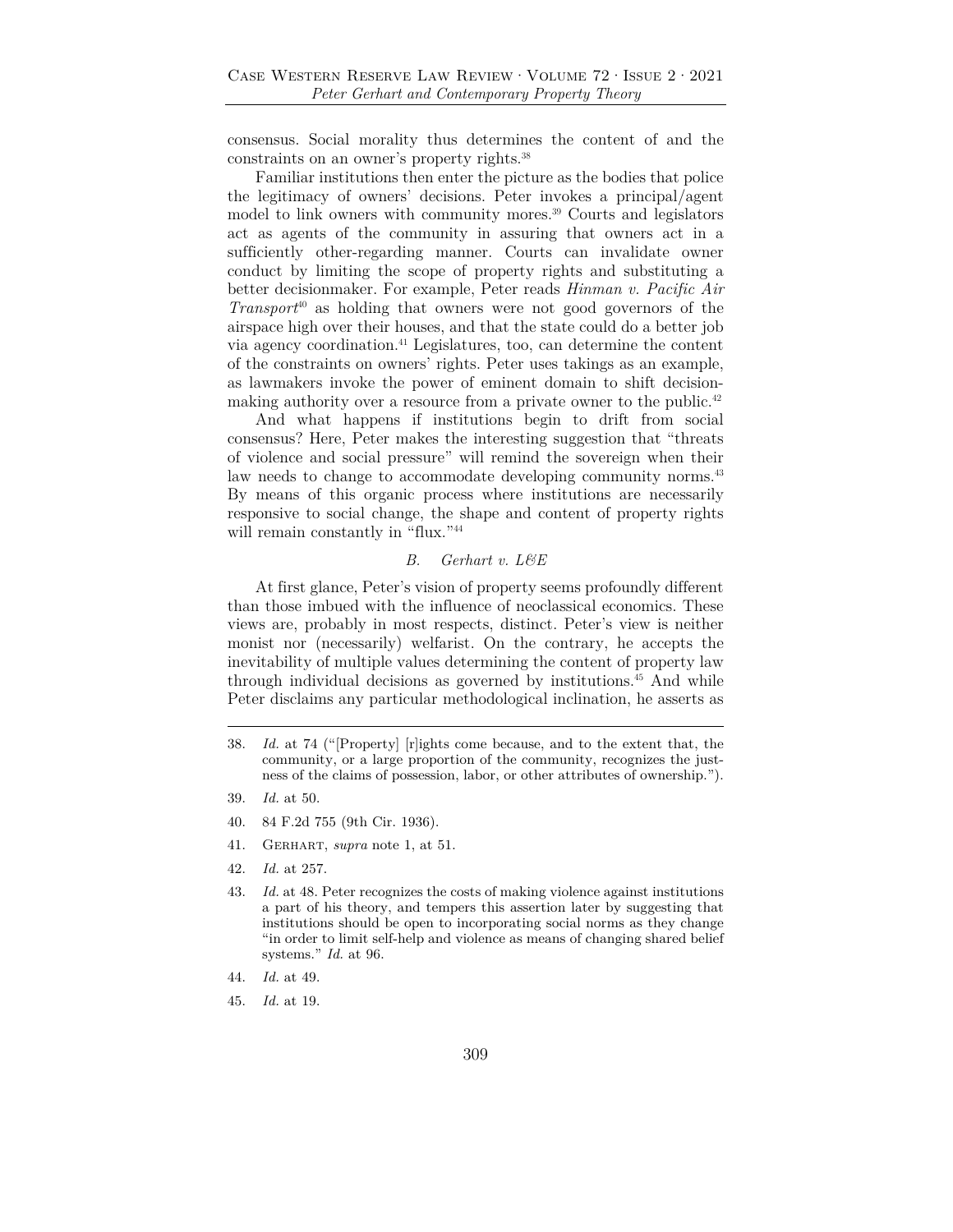the "foundational principle" of his theory "the principle of equal freedom," rather than maximal utility.46 Moreover, Peter's theory is—to an extent nearly absent in L&E—concerned with the other-regarding obligations of owners. While L&E would ask simply whether a property owner's decision is welfare-maximizing, Peter's theory focuses instead on whether the decision attends to the concerns of non-owners in a way consonant with social mores.<sup>47</sup> Finally, and related, while  $L&E$  centers the rational-actor individual in its narrative, Peter's approach invokes the greater community as an object of concern. In fact, one goal of property law in his model is to "form an authentic community."48

While Peter's take on property largely diverges from L&E, it would be too quick to simply conclude that they are entirely dissimilar. On the contrary, closer observation reveals two important points of significant—though incomplete—consonance between the two. First, consider each theory from the perspective of individualism. L&E regards the owner herself as the primary actor and nearly exclusive object of concern, because honoring her revealed preferences is the best way to maximize the value of property.<sup>49</sup> In a slightly different register, Peter's theory, too, centers on the individual. One of his major descriptive insights is to regard the property owner as a constrained decision maker. 50 In this respect, Peter, like L&E adherents, orients his theory around individual owners, who have presumptively broad power to act until constrained by the state. Similarly, Peter's approach acknowledges the positive aspects of conferring power on owners (as opposed to progressives, who regard that power with much more skepticism).

The individualism of Peter's theory is, of course, distinct from L&E's. For one thing, central to Peter's view of individual decisionmaking authority are the constraints on that authority, which L&E backgrounds to a much greater extent.<sup>51</sup> And in giving content to these constraints, Peter invites the state to take a greater role in managing private property rights than adherents of L&E would. Even so, the fact that the individual plays a central role in Peter's theory, and indeed that the process of determining the content of property law begins with and inevitably runs through owners provides a less obvious point of convergence with L&E's strong, though distinct, individualism.

Second, and related, there are interesting similarities between Peter and L&E in terms of how the content of property law arises. L&E and

- 48. *Id.* at ix.
- 49. *See supra* Part I.
- 50. *See supra* Part II(A).
- 51. Gerhart, *supra* note 1, at 15.

<sup>46.</sup> *Id.* at 20.

<sup>47.</sup> *Id.* at 15.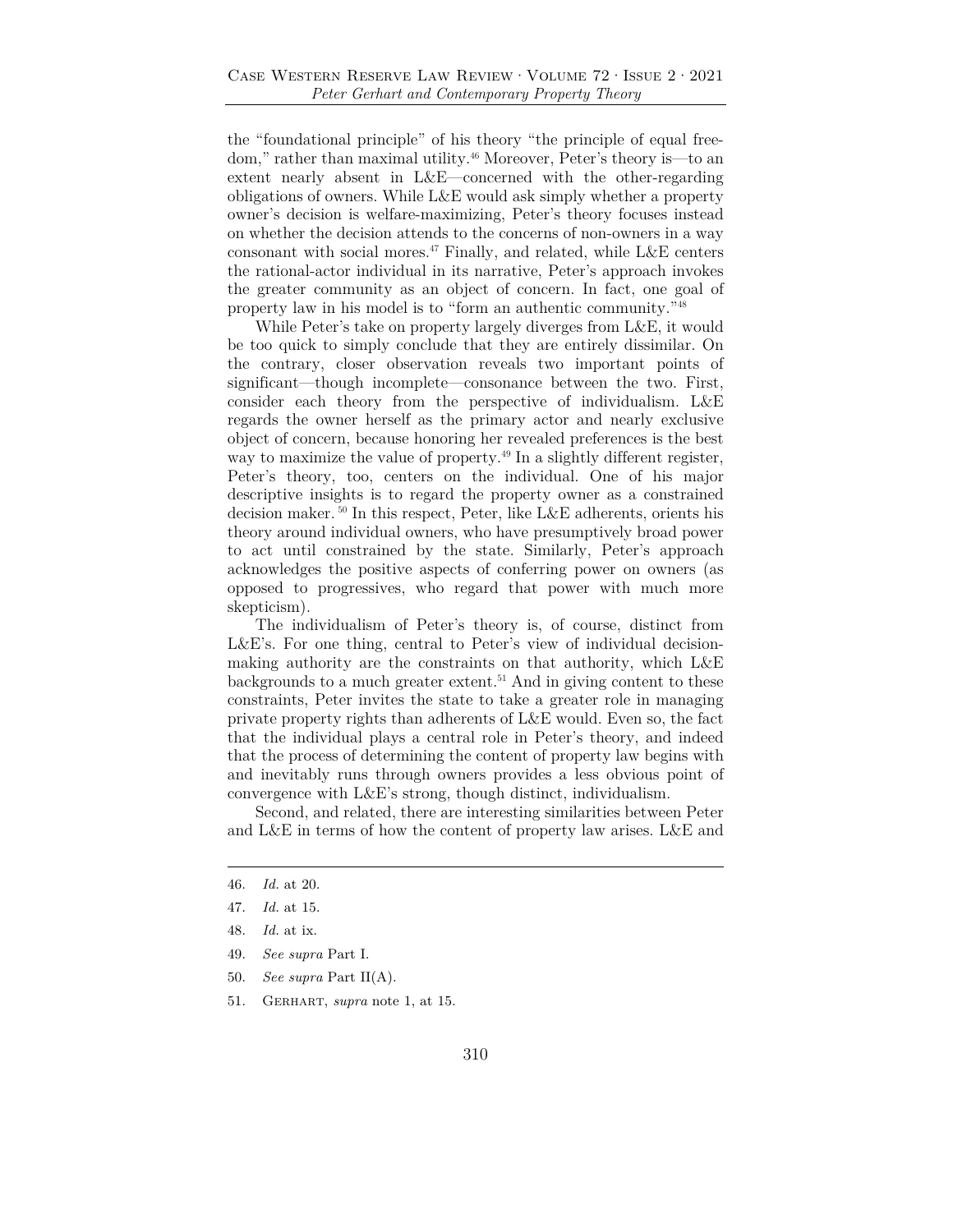libertarian theories of law's genesis more generally celebrate the efficiency of allowing law to bubble up from below, allowing behavior to cohere around shared norms until it represents a consensus adopted by courts or legislators.<sup>52</sup> This model of investing law with content bears striking similarity to Peter's answer to the question of how we should arrive at the shared values that constitute property law. Where some progressives advocate particular values that state actors should impose top-down on owners, Peter argues that, in managing constraints on owners' rights, law should defer to and explicitly adopt only those values that society has first developed.53 Here, Peter often invokes the term "social recognition" to describe values that have enough community consensus behind them that they warrant adoption as governing principles for property law.54 In this respect, his view is a close cousin to L&E's premise that a legal system that defers to and prioritizes individuals' revealed preferences will result in optimal outcomes.

This similarity leaves Peter open to a criticism that is often lodged against L&E as well. If we let revealed preferences run free, then what happens if those preferences result in unjust outcomes? With respect to L&E, this concern invokes the "utility monster" critique of Benthamite utilitarianism.55 If one owner derives an outsized amount of value from occupying all the land in a given area, allocating all that land to her would be the efficient outcome, even if that leaves everyone else homeless. In terms of Peter's view, a different but related concern arises. If property law should be invested with values that arise as social norms arise and cohere into consensus, what is to say that those values will respect the concerns of non-owners, or of political or social minorities? It seems not only possible but plausible that values determined by general social recognition would tend to underrepresent the interests of those who did not recognize that view. This is especially problematic for a theory like Peter's that aspires toward decency and equal treatment of all individuals.<sup>56</sup>

<sup>52.</sup> Robert Sugden, *Contractarianism and Norms*, 100 Ethics 768, 769–70 (1990).

<sup>53.</sup> Gerhart, *supra* note 1, at 16 (arguing that the constraints on owners' decision-making authority with respect to resources must "tak[e] into account the values the community has developed to determine how to assign burdens and benefits").

<sup>54.</sup> *Id.* at 73.

<sup>55.</sup> Matti Häyry, *Just Better Utilitarianism*, 30 CAMBRIDGE Q. HEALTHCARE Ethics 343, 347 (2020).

<sup>56.</sup> Gerhart, *supra* note 1, at 20 (emphasizing as a core principle of his theory that "each individual is entitled to respect equal to the respect given to every other individual").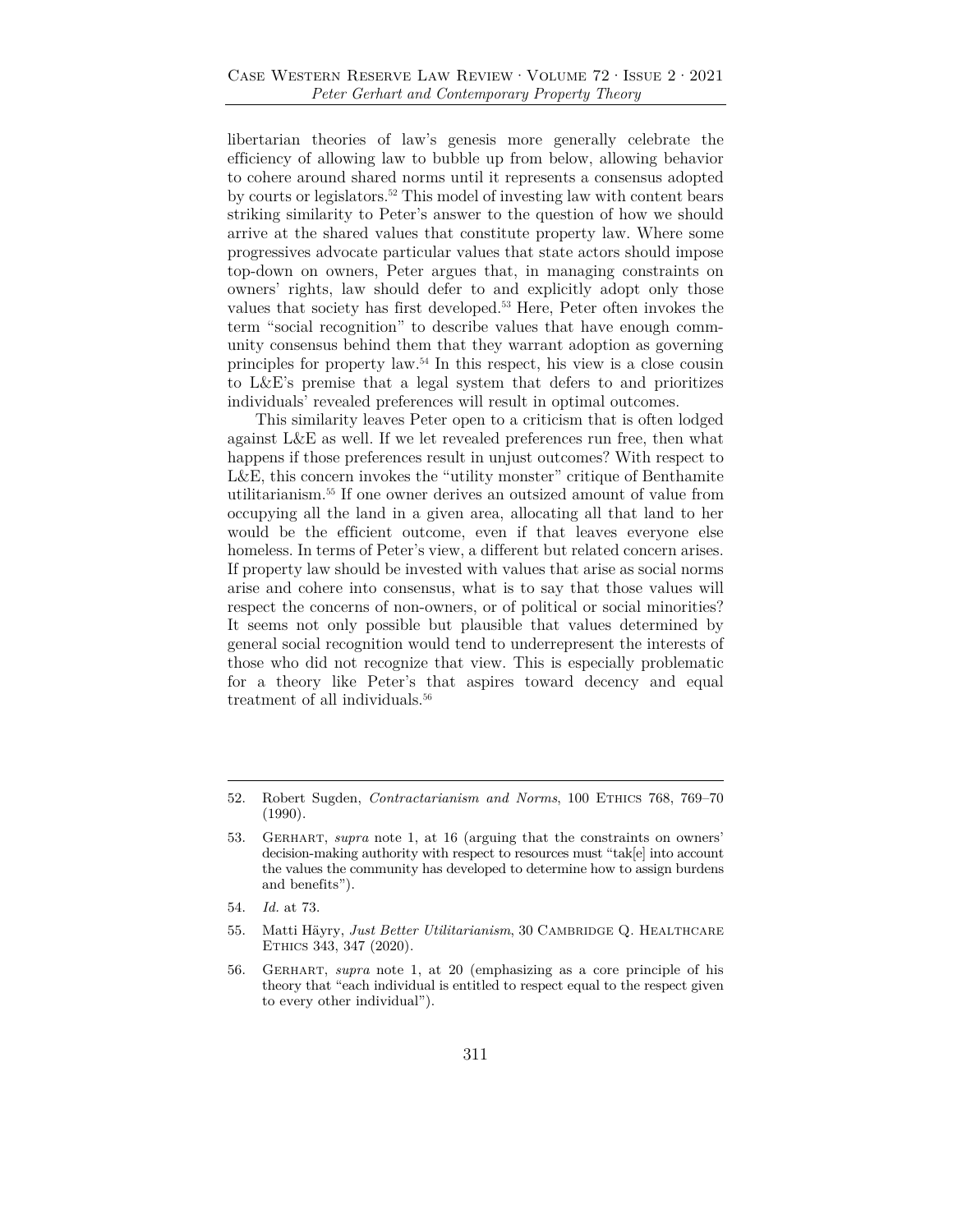#### *C. Gerhart v. Progressive Property*

Just as one might quickly conclude that Peter's property views were wholly at odds with L&E, so might an unreflective glance suggest that he is simply a fellow traveler with progressive property theorists. And in many respects Peter's work is conversant with the progressives'. Both express concern about the interests of and law's effects on the greater community rather than prioritizing the interest of owners.<sup>57</sup> Related, both emphasize the importance of values apart from welfare or wealth maximization, invoking notions of dignity and distributive justice that are largely absent in the L&E property literatures.<sup>58</sup> Peter's emphasis on the other-regarding duties of property owners echoes the work of leading progressive-property scholar Gregory Alexander. Alexander's major contribution to this school of thought is to locate what he calls "social obligation norm[s]" in the body of American property law that obligate owners to act in the interests of non-owners.<sup>59</sup> By the same token, on Peter's account, the very shape of property law hinges on the extent to which owners act as "ideal decision maker[s]," which in turn is defined as an owner who makes decisions that "appropriately account[] for the well-being of others."60

Yet as a closer look revealed unexpected points of consonance between Peter's views and L&E, so does scrutiny reveal surprising points of dissonance between his theory and progressive property. Consider, for example, how each view supplies the values meant to guide property law. In contrast to the welfarist monism of L&E, progressives embrace value pluralism.61 They reject the notion that any particular value should dominate property, and instead insist on the inclusion of different kinds of values to animate debates about the appropriate scope of ownership. $62$  Peter's view is in one sense copacetic with the progressives, since he does not espouse a single criterion that should determine the shape of property law. Instead, Peter is agnostic about values, preferring to leave their choice to the community whose norms and institutions give rise to that law.

Peter's approach leaves space for a community to invoke a variety of values when supplying its property law with normative content. But

- 60. Gerhart, *supra* note 1, at 54.
- 61. *E.g.*, Gregory S. Alexander, *Pluralism and Property*, 80 Fordham L. Rev. 1020, 1035–52 (2011) (discussing value monism and pluralism, and deciding in favor of pluralism); Alexander et al., *supra* note 16, at 743– 44.
- 62. *E.g.*, Alexander, *supra* note 61, at 1020; Alexander et al., *supra* note 16, at 744.

<sup>57.</sup> *See id.* at 54–55; *supra* Part I(B) (discussing progressive theory).

<sup>58.</sup> *See* Gerhart, *supra* note 1, at 7–8; *supra* Part I(B).

<sup>59.</sup> Gregory S. Alexander, *The Social-Obligation Norm in American Property Law*, 94 CORNELL L. REV. 745, 748 (2009).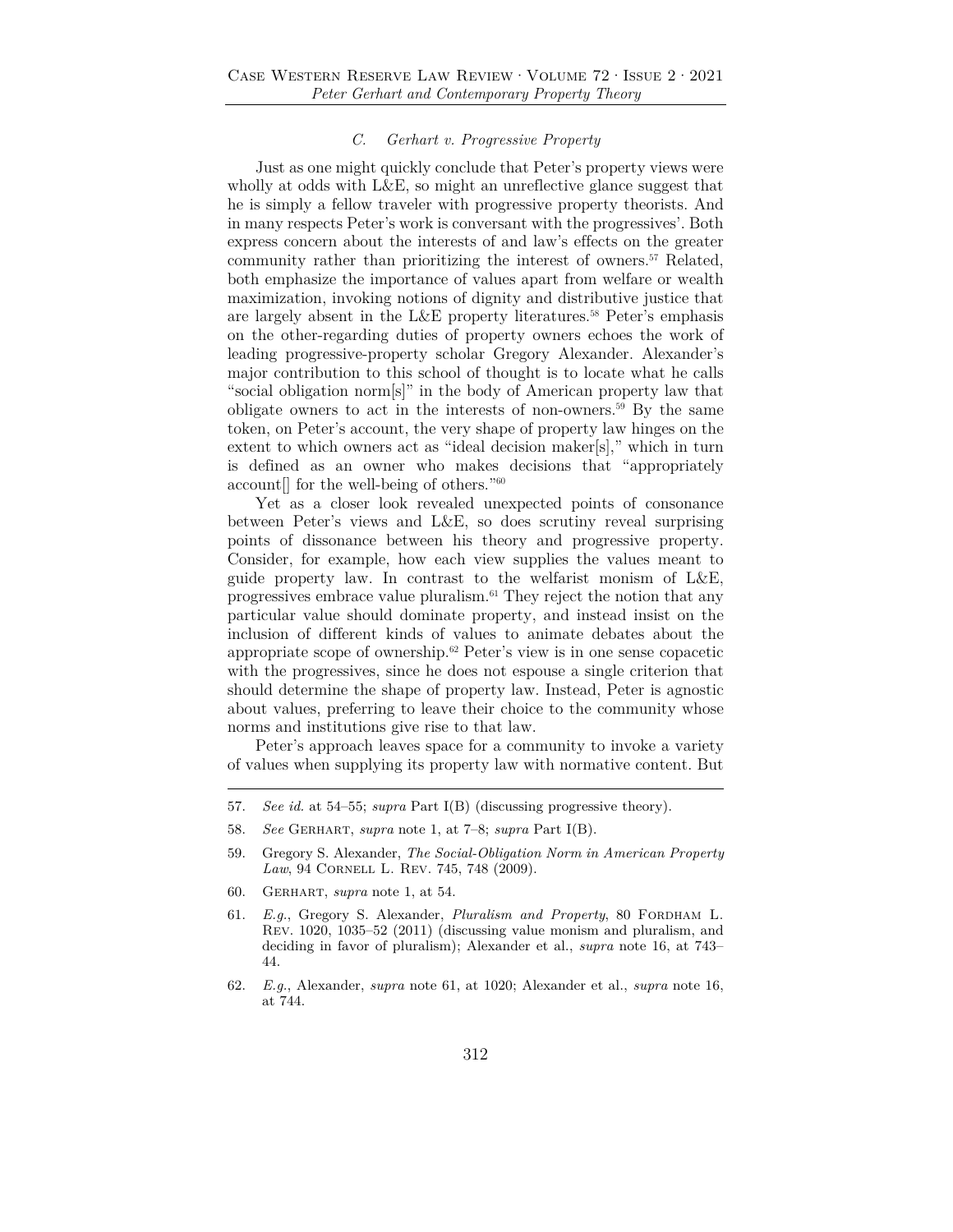unlike the progressives, Peter's approach does not require that ownership rights be infused with plural values. Since the community may decide which values it uses, it remains possible under his model that it would choose a single criterion, even the welfarist one that progressives spurn. The better way to think about the issue is that while L&E is monist and progressive property is value pluralist, Peter's approach is simply indifferent to this issue, devolving not only the choice of values, but the meta-choice whether to embrace a single value versus plural ones, onto the relevant decision-makers. This again highlights the tension inherent in Peter's aspiration that property law reflects principles like respect and equality, while choosing to effectuate that end by allowing bodies to make that decision that might not share those principles.<sup>63</sup>

Consider a second point of divergence: the role of value promotion for the state in the view of Peter and the progressives. The latter espouse value pluralism, but in many instances individual exponents of a progressive perspective also advocate particular (non-exclusive) normative criteria they believe should animate property, such as human flourishing<sup>64</sup> or democracy promotion.<sup>65</sup> This connotes a top-down vision of values in property, where those values are chosen and then become a framework used by the state for crafting the rights of owners versus those of the community.66 For Peter, the state takes a less prominent role. Peter's model situates the owner, not the state, as the primary decision-maker, albeit one subject to constraints. Those constraints are policed by the state, but only if the owner's conduct fails to express sufficient regard for non-owners. And whether the owner has overstepped is itself a question that is a product of social consensus that arises out of shared norms that coalesce into law, rather than ideal principles at which institutions arrive and then use to manage the scope of ownership rights.

For Peter, then, the state invokes values only as necessary to prevent owners from violating community norms about other-oriented conduct. For the progressives, the state takes a more active role in value

<sup>63.</sup> *See supra* Part II(A).

<sup>64.</sup> *See, e.g.*, Peñalver, *supra* note 20, at 828; *see, e.g.*, Alexander, *supra* note 59, at 745 (2009).

<sup>65.</sup> *See, e.g.*, Joseph William Singer, *Democratic Estates: Property Law in a Free and Democratic Society*, 94 CORNELL L. REV. 1009, 1055 (2009).

<sup>66.</sup> Progressives insist on plural voices in determining that outcome, noting that "plural values implicated by property are incommensurable." Alexander et al., *supra* note 16, at 744. Because those values "cannot be adequately understood or analyzed through a single metric," it is important, in the progressive view, not to assume that any one individual can understand or evaluate all values, or that any one value can capture the human experience. *Id.* ("Reducing such values as health, friendship, human dignity, and environmental integrity to one common currency distorts their intrinsic worth.").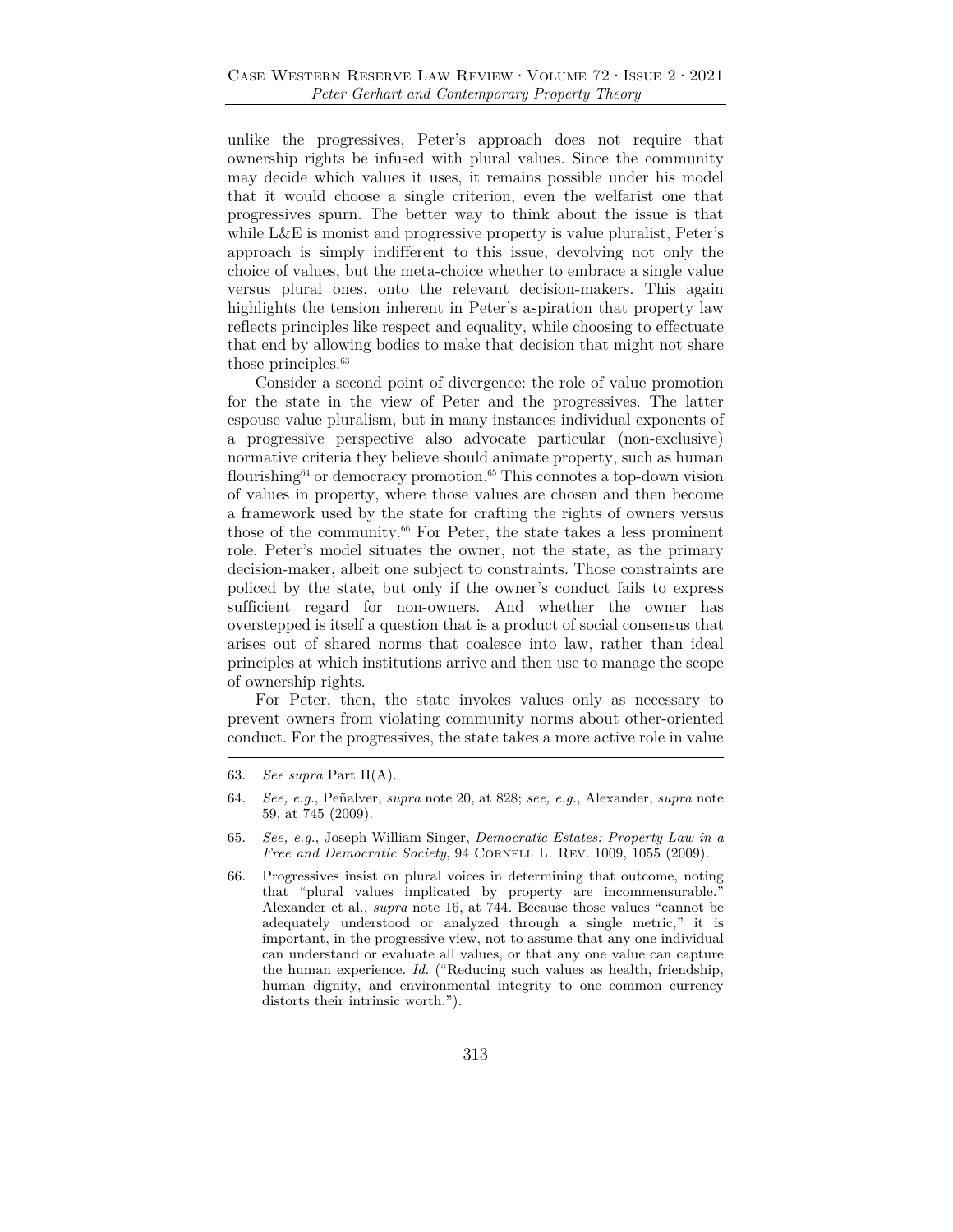development and promotion, setting the terms—inspired by plural values—institutions use to manage the scope of property rights. Each of these approaches has its virtues and drawbacks. One possible pushback to Peter's view is that allowing norms to bubble up from below and become law is that this process can be both gradualist and messy, at times even violent when there is significant social dissensus about the content of norms. When the state can simply determine the content of values, it can act more swiftly and without having to wait to observe social consensus develop. But the downside of this approach is that it risks the state adopting values that are at odds with social consensus, especially when the primary institutional actor responsible for these acts are courts that need not respond to democratic processes. And as Peter warns, when the values expressed by institutions diverge from social norms, that too can risk conflict, as people feel alienated from the values imposed on them by those institutions. $67$ 

A final point of divergence between Peter's views and progressive property is a place where those views diverge from L&E as well. Peter regarded both L&E and progressive property as efforts to balance the interests of owners and non-owners.68 This oppositional model of "clashing interests, clashing rights, or clashing values," in his view, could give rise to theories of owners' or non-owners' rights but not to the single, elegant theory of property that Peter sought to develop.<sup>69</sup> Moreover, conceiving property theory as the effort to reconcile competing interests would invariably run afoul of the incommensurability of the different values at stake and the impossibility of defining the contours of the different entitlements at stake.70 He aspired, instead, to create a theory that would account at once for property rights and their limitations, rather than predominantly for one or the other, thereby avoiding the need to engage in the balancing that, in his view, hamstrung both L&E and progressive property.

#### **CONCLUSION**

Peter Gerhart's *Property and Social Morality* took a strong position about the role of values, especially other-oriented values, in American property law, and developed a distinctive model for how institutions should reflect those values doctrinally. Ever the fiercely independent thinker, Peter did not pause long to situate his theory in the context of property scholarship generally, preferring instead to use his time

<sup>67.</sup> Gerhart, *supra* note 1, at 96 (arguing that it makes sense to "institutionalize norm development through governance in order to limit self-help and violence as a means of changing shared belief systems.").

<sup>68.</sup> *See id.* at 9.

<sup>69.</sup> *Id.* at 10.

<sup>70.</sup> *See id.* at 11.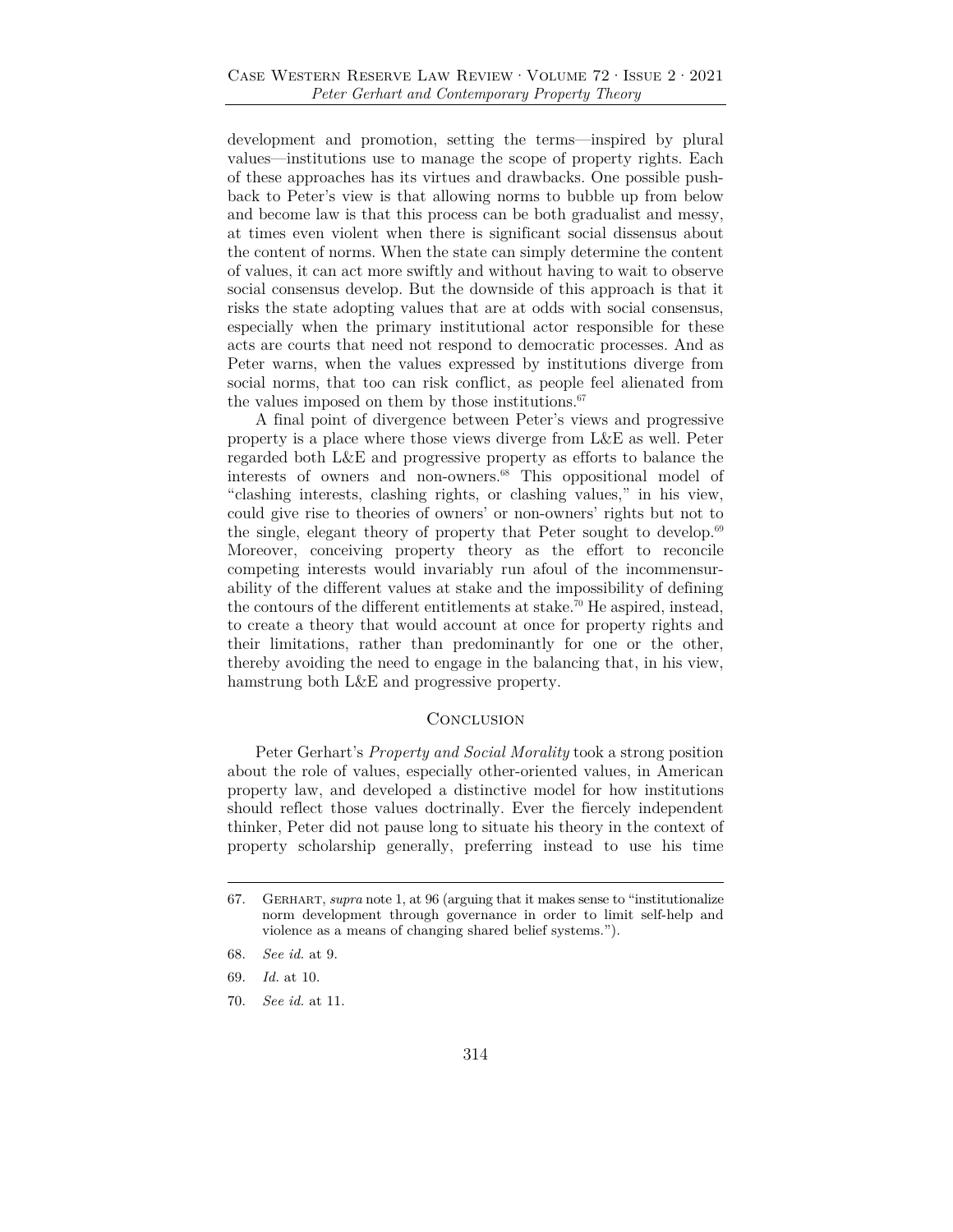propounding his own ideas. Hence, the ambition of this short essay has been to supply some sense of how Peter's work does fit in with the major currents of U.S. property scholarship. Space does not permit a full analysis of this issue, but this brief sketch revealed that while Peter's theory lies closer to the progressive property than the L&E end of the spectrum, his views bear notable divergences with the latter and surprising convergences with the former. Peter's work thus does not fit comfortably with the mainstream of property theory, in the best possible way. It diverges from both dominant views, and in so doing challenges each of them, and us, to think critically and constructively about what property should be.

That Peter's views on property are as unorthodox as they are original and provocative is unsurprising. All of these encomiums and more fit with his entire body of work, which extends far beyond *Property and Social Morality*, his work with which I am most familiar. That familiarity, and my meeting Peter, grew out of one of the fortunate bits of serendipity that often occur in academia. In 2014, the *Texas A&M Journal of Real Property Law* was hosting a panel on Peter's recently released monograph. A panelist had dropped out, and I was selected as a late replacement, presumably because at the time I was writing about the intersection of moral psychology and intangible property. The event supplied an invaluable chance to explore how moral psychology reflected on real property generally, and to explore Peter's work in particular.

It also gave me a chance to meet Peter and learn about his work. All the qualities that distinguished Peter's scholarship and his presence as a leading light in the academy were on display during the panel, particularly in his responses to the various contributions on and critiques about his work. The panelists—self included—generally admired *Property and Social Morality* but raised some tough questions about it as well. At the end of the day, Peter rose to respond to his critics. Rather than seeming defensive or dismissive of our various perspectives, Peter seemed delighted. He clearly relished the opportunity to have a variety of scholars engage with his work and regarded the critiques as a chance to deepen and strengthen his theory. He pushed back as necessary when he felt that our objections were not on point, but on the whole operated as a model that I, as a then-still-young scholar, found invaluable for engaging with critics.

Happily, my professional interactions with Peter continued after the Texas A&M panel. He invited me to participate in another panel he formed at the annual meeting of the Association of Law, Property & Society (ALPS) the next year. He was also an influential supporter soon after, when I was a candidate for a lateral position at the University of Houston Law Center. I most recently saw Peter virtually when I presented a paper on copyright and administrative law at a faculty workshop at Case Western Reserve University School of Law just last November. These topics were far afield from Peter's private